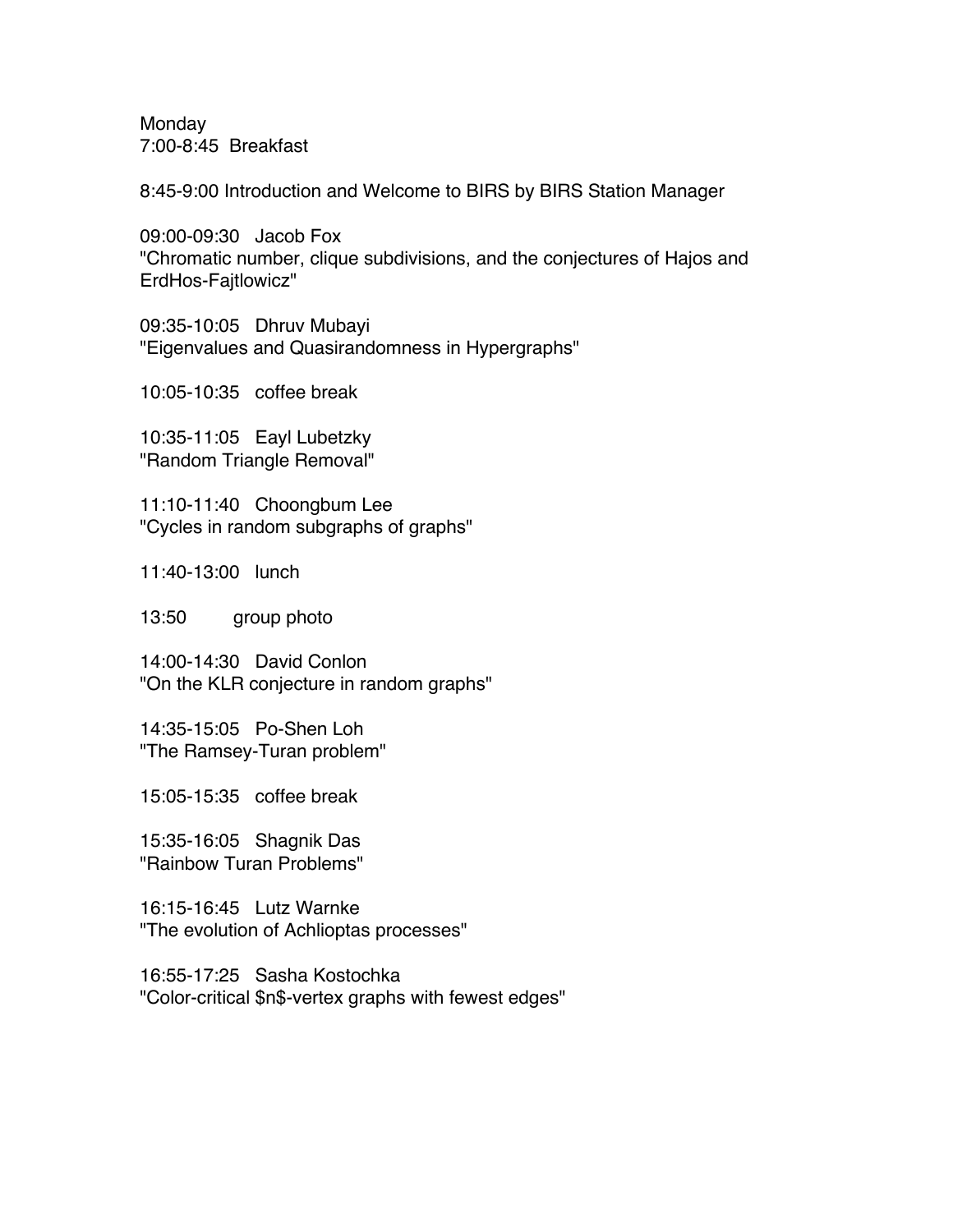Tuesday 7:00-9:00 Breakfast

09:00-09:30 Asaf Shapira "Ramsey-Theory, Integer Partitions and a New Proof of The Erdos-Szekeres Theorem"

09:35-10:05 Hao Huang "Extremal problems in Eulerian digraphs"

10:05-10:35 coffee break

10:35-11:05 Bruce Reed "Proof of Ohbas Conjecture"

11:10-11:40 Jacques Verstraete "On a conjecture of Erdos and Simonovits"

12:00-13:00 lunch

**Wednesday** 

7:00-9:00 Breakfast

09:00-09:30 Ehud Freidgut "Stable juntas in the symmetric group I"

09:35-10:05 Raphy Yuster "The Turan number of sparse spanning graphs"

10:05-10:35 coffee break

10:35-11:05 Zoltan Furedi "2-cancellative codes, an algebraic construction for a hypergraph Turan problem"

11:10-11:40 Humberto Naves "Densities of cliques and independent sets in graphs"

12:00-13:00 lunch